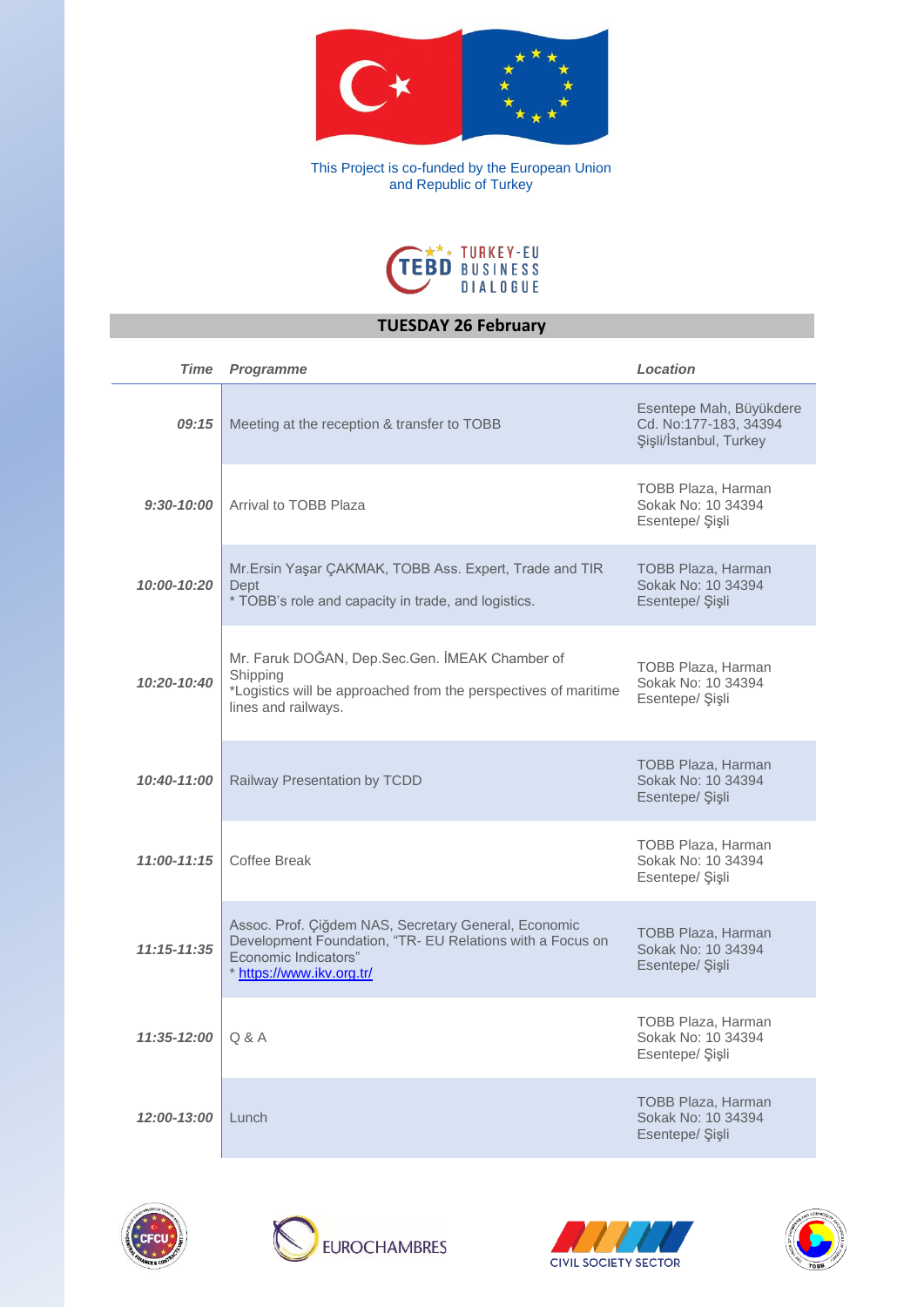|             | Transfer to GTI                                                                                                                         |                                                                        |
|-------------|-----------------------------------------------------------------------------------------------------------------------------------------|------------------------------------------------------------------------|
| 14:30-17:30 | <b>GTI (Customs and Tourism Entreprises)</b><br>*Visit to Muratbey Customs Directorate: A Case for Public<br><b>Private Partnership</b> | <b>Muratbey Merkez</b><br>Mahallesi, 34537<br>Catalca/Istanbul, Turkey |
| 17:30-19:00 | Transfer to the hotel                                                                                                                   |                                                                        |
| 19:45       | Dinner (optional)                                                                                                                       |                                                                        |

# **WEDNESDAY 27 February**

| <b>Time</b> | <b>Programme</b>                     | Location                                                                    |
|-------------|--------------------------------------|-----------------------------------------------------------------------------|
| 08:00       | Meeting at the reception             | Esentepe Mah, Büyükdere<br>Cd. No:177-183, 34394<br>Sisli/İstanbul, Turkey  |
| 09:30-11:30 | Transfer to the Airport              |                                                                             |
|             | Visit to new <b>Istanbul Airport</b> | Tayakadın Mahallesi,<br>Terminal Caddesi No:1,<br>34283 Arnavutköy/İstanbul |
|             | Lunch & Transfer to TOBB Plaza       |                                                                             |

## **EU- TURKEY BUSINESS DIALOGUE**

| $13:30-14:00$   | <b>Welcome Session</b><br>Welcome Coffee Break<br>Presentation of the programme and objectives                                                   | TOBB Plaza, Harman<br>Sokak No: 10 34394<br>Esentepe/ Sişli        |
|-----------------|--------------------------------------------------------------------------------------------------------------------------------------------------|--------------------------------------------------------------------|
| 14:00-15:00     | Break Out Sessions (participants choose 1 session)<br>A - Investment climate and doing business environment<br>B - People, Training and Skills   | TOBB Plaza, Harman<br>Sokak No: 10 34394<br>Esentepe/ Sişli        |
| $15:00 - 15:30$ | Coffee Break                                                                                                                                     | <b>TOBB Plaza, Harman</b><br>Sokak No: 10 34394<br>Esentepe/ Sişli |
| 15:30-16:30     | Break Out Sessions cont'd (participants choose 1<br>session)<br>C - Focus on SME & Digitalisation<br>D – Focus on the Logistics and Connectivity | TOBB Plaza, Harman<br>Sokak No: 10 34394<br>Esentepe/ Sişli        |
| 16:30-17:00     | <b>Plenary closing:</b> break out sessions, recommendations &<br>next steps                                                                      | <b>TOBB Plaza, Harman</b><br>Sokak No: 10 34394<br>Esentepe/ Sişli |

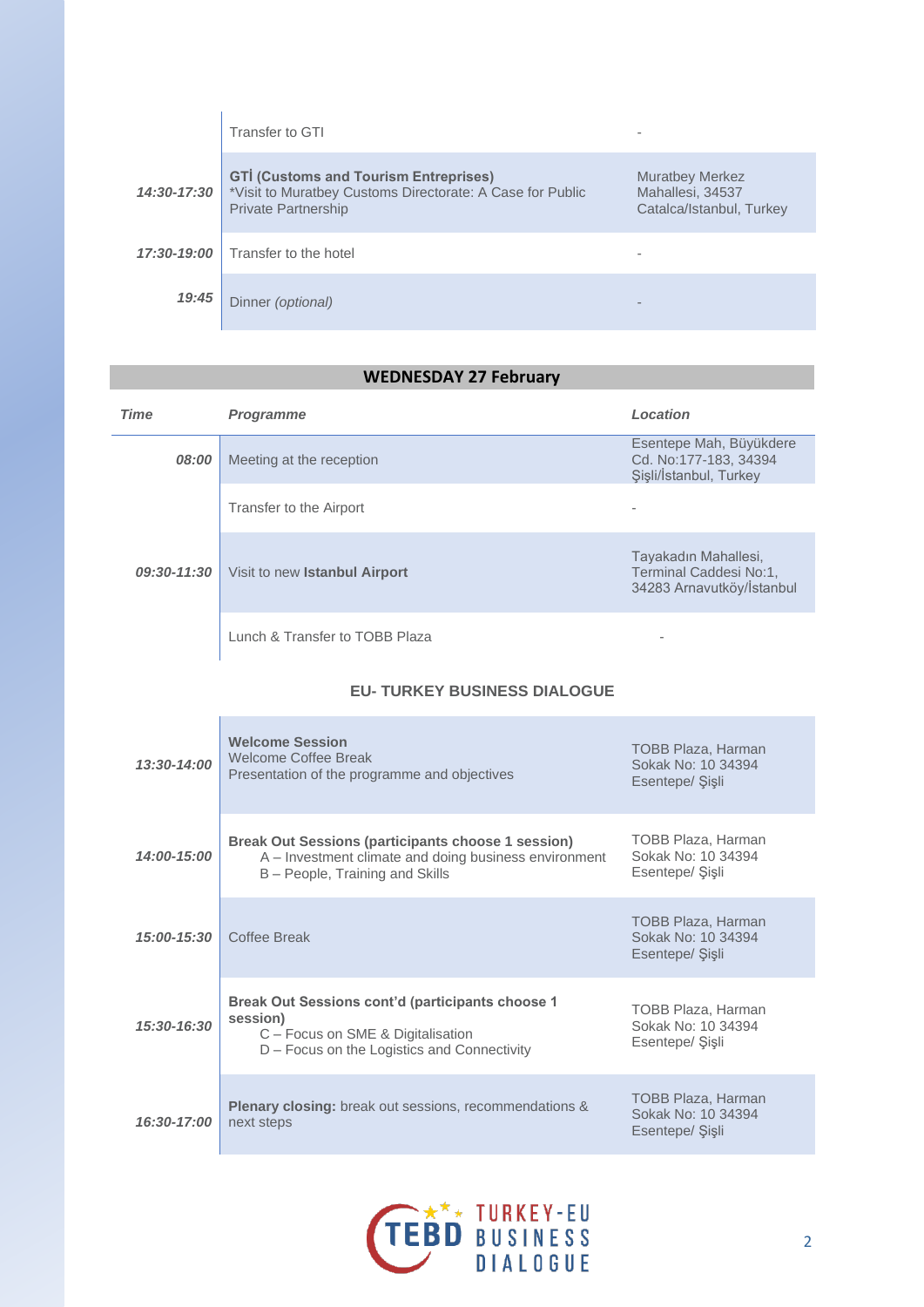| 17:00-18:00 | <b>Networking cocktail</b> | TOBB Plaza, Harman<br>Sokak No: 10 34394<br>Esentepe/ Şişli |
|-------------|----------------------------|-------------------------------------------------------------|
| 19:30       | Dinner (optional)          | $\,$                                                        |

# **THURSDAY 28 February**

| <b>Time</b>        | <b>Programme</b>                                                                                                                                                        | Location                                                                              |
|--------------------|-------------------------------------------------------------------------------------------------------------------------------------------------------------------------|---------------------------------------------------------------------------------------|
|                    | HIGH LEVEL ECONOMIC DIALOGUE (TBC)                                                                                                                                      |                                                                                       |
| 07:30              | Meeting at the reception & transfer                                                                                                                                     | Esentepe Mah, Büyükdere<br>Cd. No:177-183, 34394<br>Şişli/İstanbul, Turkey            |
| <i>08:30-09:00</i> | Registration & Welcome coffee                                                                                                                                           | Dolmabahçe Palace<br>Vişnezade Mahallesi,<br>Dolmabahçe Cd., 34357<br>Beşiktaş        |
| 09:00-10:30        | Opening words by co-chairs<br>1. Minister Albayrak<br>2. VP Katainen<br><b>Remarks by Turkish Ministers and Commissioners</b><br><b>Business associations and IFI's</b> | Dolmabahce Palace<br>Vişnezade Mahallesi,<br>Dolmabahçe Cd., 34357<br>Beşiktaş        |
| $10:30-10:45$      | Coffee Break                                                                                                                                                            | Dolmabahçe Palace<br>Vişnezade Mahallesi,<br>Dolmabahçe Cd., 34357<br>Beşiktaş        |
| $10:45 - 12:15$    | EU-Turkey Business Dialogue, continued<br><b>Remarks by Turkish Ministers and Commissioners</b><br><b>Business associations and IFI's</b>                               | Dolmabahçe Palace<br>Vişnezade Mahallesi,<br>Dolmabahçe Cd., 34357<br>Beşiktaş        |
| 12:25              | Group photo                                                                                                                                                             | Dolmabahçe Palace<br>Vişnezade Mahallesi,<br>Dolmabahçe Cd., 34357<br>Beşiktaş        |
| 12:30-13:30        | Lunch                                                                                                                                                                   | Dolmabahçe Palace<br>Vișnezade Mahallesi,<br>Dolmabahçe Cd., 34357<br><b>Beşiktaş</b> |

### **END OF THE HIGH LEVEL ECONOMIC DIALOGUE**

Transfer to Halkalı Logistics Directorate -